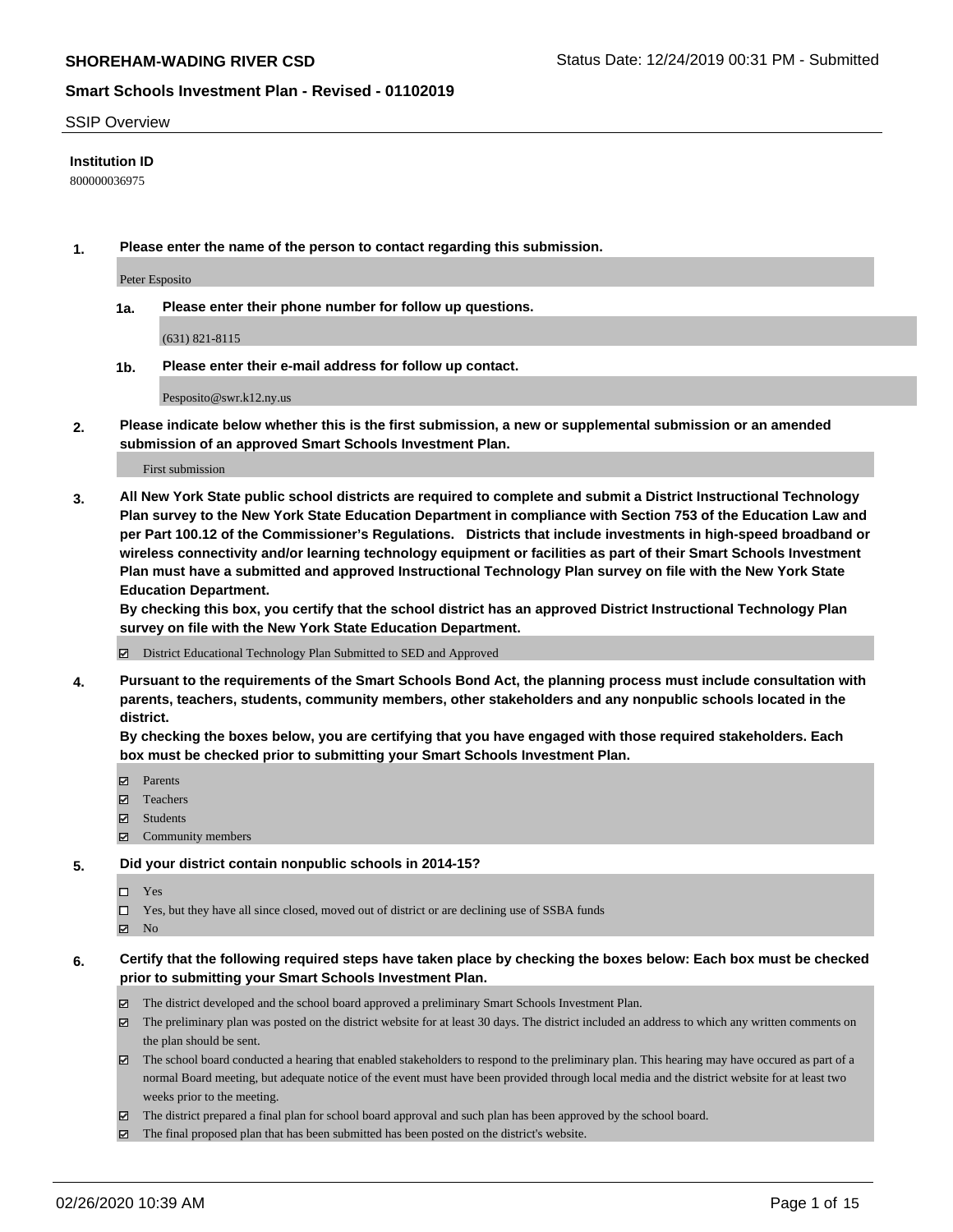SSIP Overview

**6a. Please upload the proposed Smart Schools Investment Plan (SSIP) that was posted on the district's website, along with any supporting materials. Note that this should be different than your recently submitted Educational Technology Survey. The Final SSIP, as approved by the School Board, should also be posted on the website and remain there during the course of the projects contained therein.**

PowerPoint SSIP BOE 10 23 18.ppt

**6b. Enter the webpage address where the final Smart Schools Investment Plan is posted. The Plan should remain posted for the life of the included projects.**

http://www.swrschools.org/Assets/District/112818\_Smart\_Schools\_Bond\_Act\_Investment\_Plan\_FINAL\_10\_23\_18.pdf?t=636790172790770000

**7. Please enter an estimate of the total number of students and staff that will benefit from this Smart Schools Investment Plan based on the cumulative projects submitted to date.**

2,500

**8. An LEA/School District may partner with one or more other LEA/School Districts to form a consortium to pool Smart Schools Bond Act funds for a project that meets all other Smart School Bond Act requirements. Each school district participating in the consortium will need to file an approved Smart Schools Investment Plan for the project and submit a signed Memorandum of Understanding that sets forth the details of the consortium including the roles of each respective district.**

 $\Box$  The district plans to participate in a consortium to partner with other school district(s) to implement a Smart Schools project.

## **9. Please enter the name and 6-digit SED Code for each LEA/School District participating in the Consortium.**

| Partner LEA/District | <b>ISED BEDS Code</b> |
|----------------------|-----------------------|
| (No Response)        | (No Response)         |

## **10. Please upload a signed Memorandum of Understanding with all of the participating Consortium partners.**

(No Response)

## **11. Your district's Smart Schools Bond Act Allocation is:**

\$1,003,429

#### **12. Final 2014-15 BEDS Enrollment to calculate Nonpublic Sharing Requirement**

|            | Public Enrollment | Nonpublic Enrollment | Total Enrollment | Nonpublic Percentage |
|------------|-------------------|----------------------|------------------|----------------------|
| Enrollment | 2.407             |                      | 2.407.00         | 0.00                 |

**13. This table compares each category budget total, as entered in that category's page, to the total expenditures listed in the category's expenditure table. Any discrepancies between the two must be resolved before submission.**

|                                          | Sub-Allocations | <b>Expenditure Totals</b> | <b>Difference</b> |
|------------------------------------------|-----------------|---------------------------|-------------------|
| <b>School Connectivity</b>               | 315,911.00      | 315,911.00                | 0.00              |
| Connectivity Projects for<br>Communities | 0.00            | 0.00                      | 0.00              |
| Classroom Technology                     | 489,300.00      | 489,300.00                | 0.00              |
| Pre-Kindergarten Classrooms              | 0.00            | 0.00                      | 0.00              |
| Replace Transportable<br>Classrooms      | 0.00            | 0.00                      | 0.00              |
| High-Tech Security Features              | 0.00            | 0.00                      | 0.00              |
| Nonpublic Loan                           | 0.00            | 0.00                      | 0.00              |
| Totals:                                  |                 |                           |                   |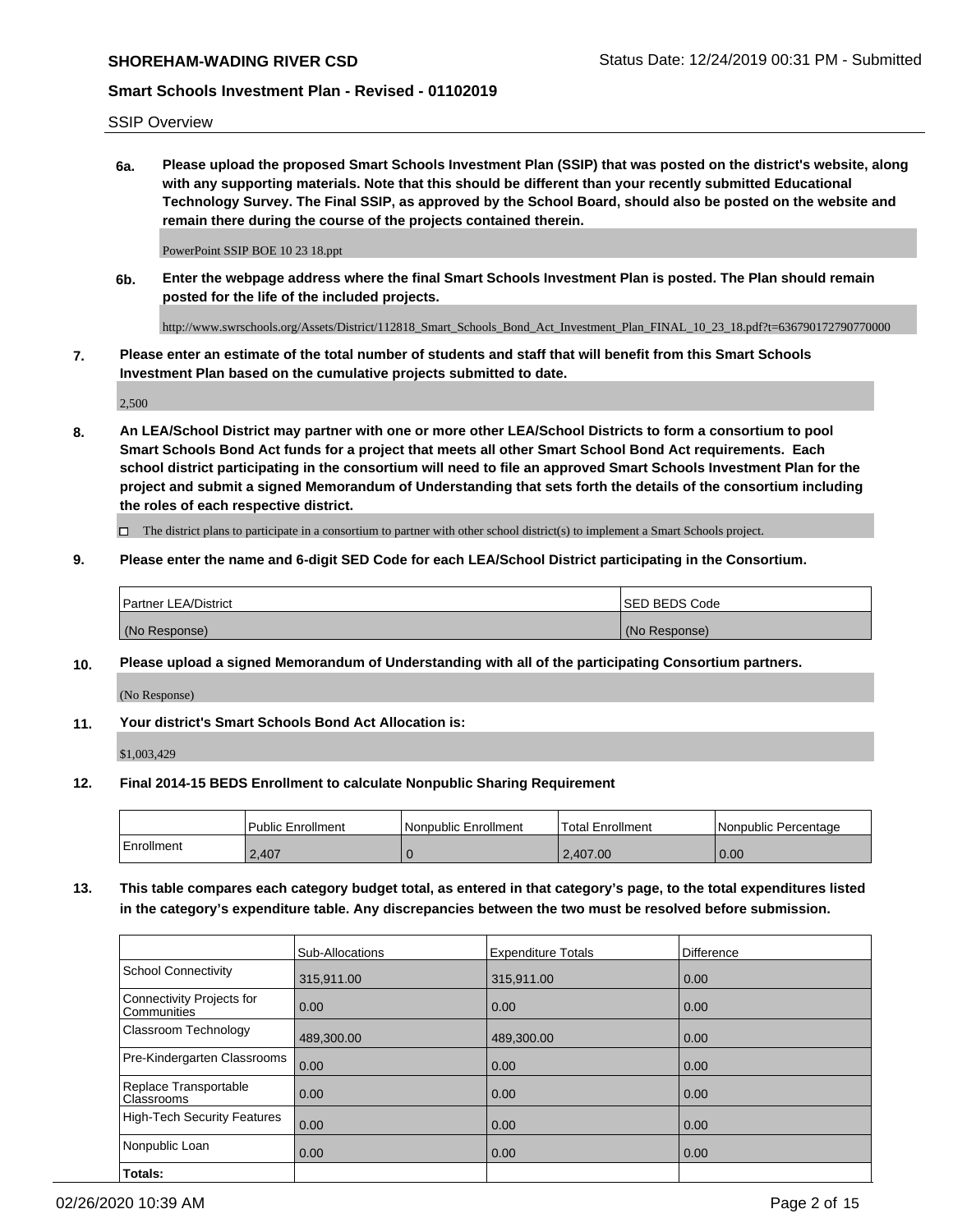SSIP Overview

| 805,211                | 805,211               | 0          |
|------------------------|-----------------------|------------|
| <b>Sub-Allocations</b> | Totals<br>Expenditure | Difference |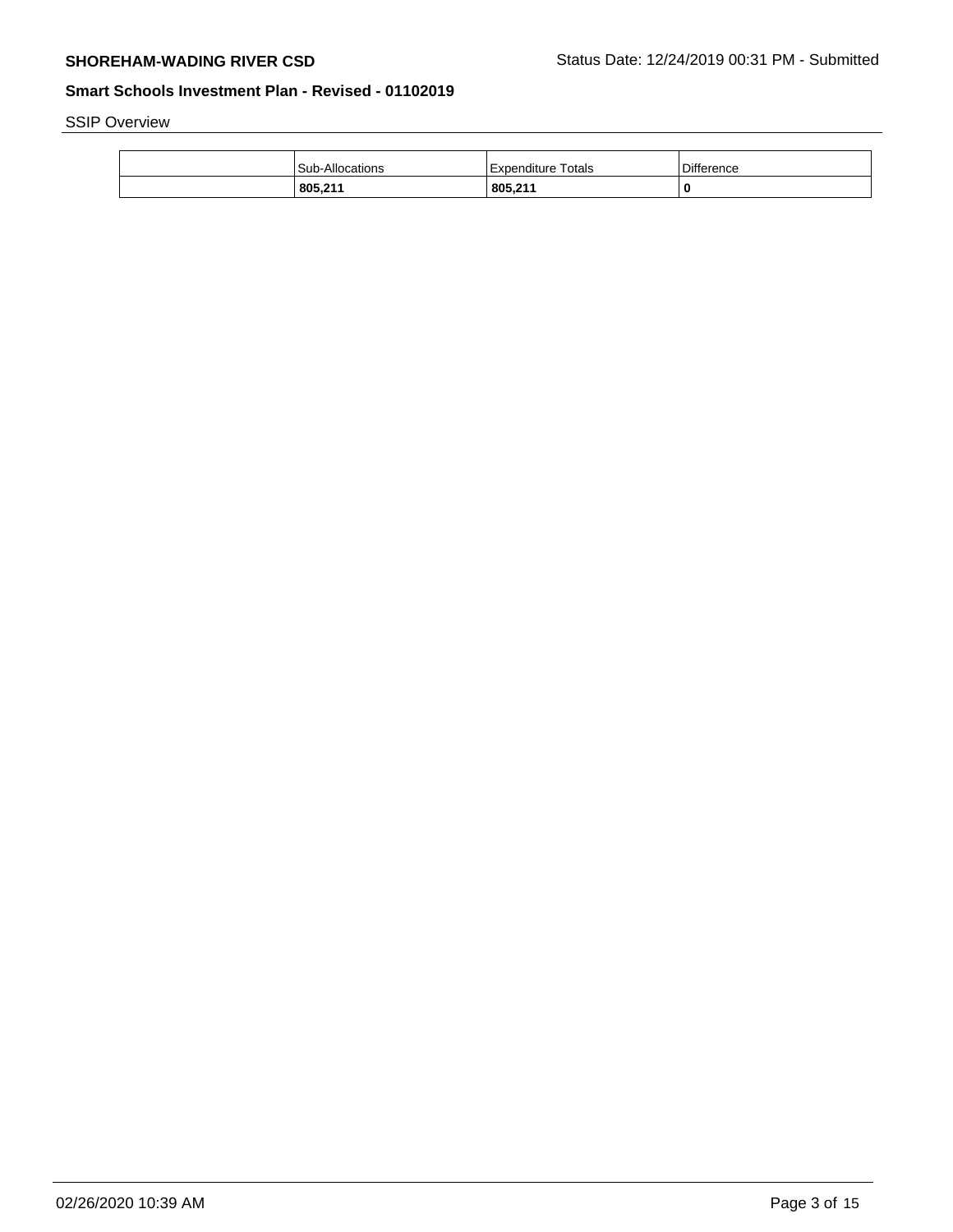School Connectivity

- **1. In order for students and faculty to receive the maximum benefit from the technology made available under the Smart Schools Bond Act, their school buildings must possess sufficient connectivity infrastructure to ensure that devices can be used during the school day. Smart Schools Investment Plans must demonstrate that:**
	- **• sufficient infrastructure that meets the Federal Communications Commission's 100 Mbps per 1,000 students standard currently exists in the buildings where new devices will be deployed, or**
	- **• is a planned use of a portion of Smart Schools Bond Act funds, or**
	- **• is under development through another funding source.**

**Smart Schools Bond Act funds used for technology infrastructure or classroom technology investments must increase the number of school buildings that meet or exceed the minimum speed standard of 100 Mbps per 1,000 students and staff within 12 months. This standard may be met on either a contracted 24/7 firm service or a "burstable" capability. If the standard is met under the burstable criteria, it must be:**

**1. Specifically codified in a service contract with a provider, and**

**2. Guaranteed to be available to all students and devices as needed, particularly during periods of high demand, such as computer-based testing (CBT) periods.**

## **Please describe how your district already meets or is planning to meet this standard within 12 months of plan submission.**

As of 01/10/2019 the District has 2265 students enrolled in its schools. Approximately two years ago the District increased its internet services with Lightpath to 300 Mb. This increase enabled the SWR School District to meet and exceed the minimum speed of 100 Mbps per 1000 students and staff. Additionally the District has recently secured services with LightTower for an additional 100Mbps.

- **1a. If a district believes that it will be impossible to meet this standard within 12 months, it may apply for a waiver of this requirement, as described on the Smart Schools website. The waiver must be filed and approved by SED prior to submitting this survey.**
	- $\Box$  By checking this box, you are certifying that the school district has an approved waiver of this requirement on file with the New York State Education Department.
- **2. Connectivity Speed Calculator (Required). If the district currently meets the required speed, enter "Currently Met" in the last box: Expected Date When Required Speed Will be Met.**

|                  | l Number of     | Required Speed | Current Speed in Expected Speed |                                     | Expected Date        |
|------------------|-----------------|----------------|---------------------------------|-------------------------------------|----------------------|
|                  | <b>Students</b> | l in Mbps      | <b>Mbps</b>                     | to be Attained                      | When Reauired        |
|                  |                 |                |                                 | Within 12 Months 1Speed Will be Met |                      |
| Calculated Speed | 2,265           | 226.50         | 300                             | (No Response)                       | <b>Currently Met</b> |

# **3. Describe how you intend to use Smart Schools Bond Act funds for high-speed broadband and/or wireless connectivity projects in school buildings.**

The District has a total of 58 1GB data switches that provide connectivity between all of its buildings. These 58 switches are 9 years old and are no longer supported by Cisco. Our plan is designed to use the Smart Schools Bond Act funds to replace all of these switches with new 10 GB switches. The decision to use the funds to replace our switches is based on the fact that the District has recently increased its connectivity to 300 Mbps and already has a robust Aruba wireless /network infrastructure with 180 access points that provide connectivity in all instructional areas.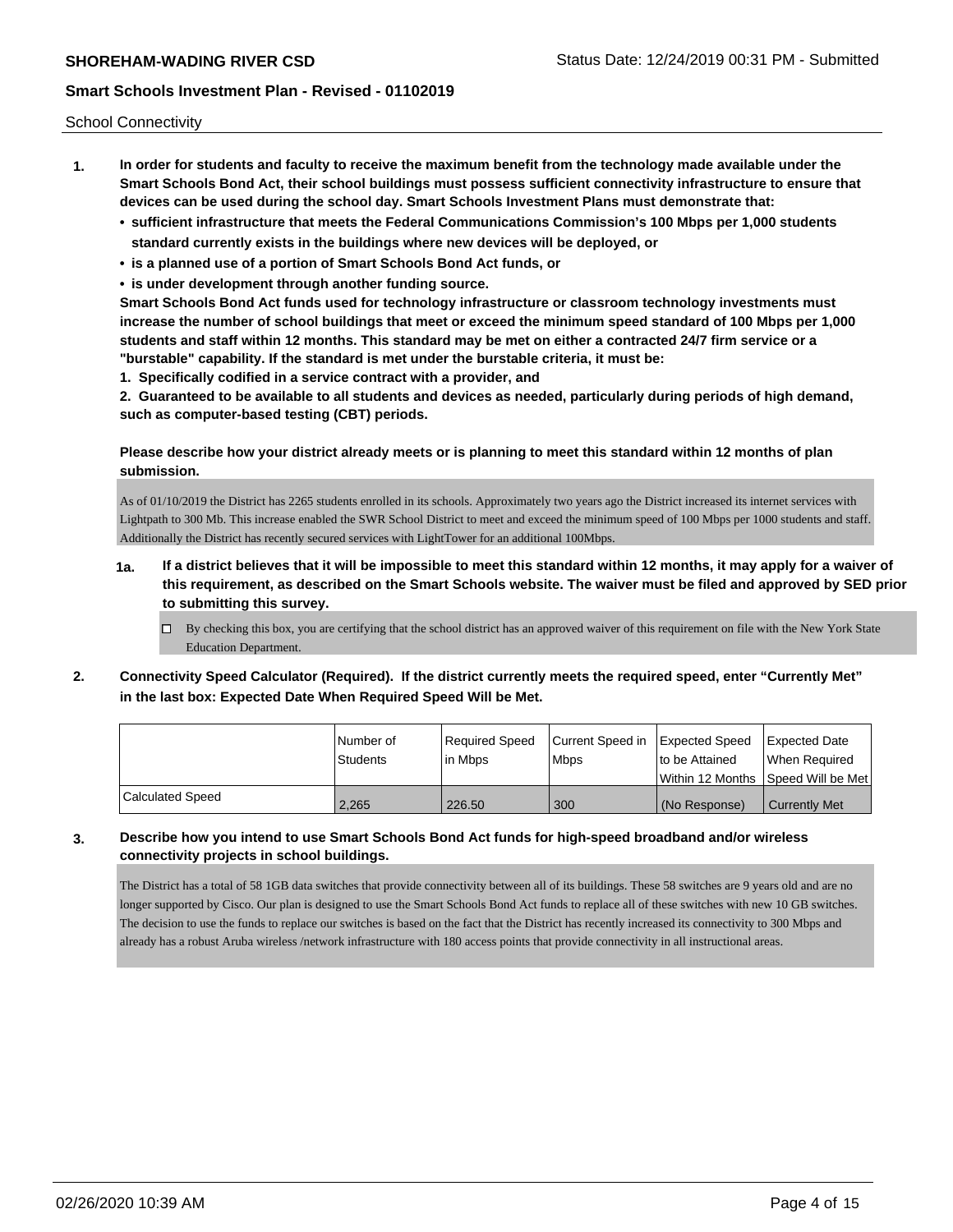School Connectivity

**4. Describe the linkage between the district's District Instructional Technology Plan and how the proposed projects will improve teaching and learning. (There should be a link between your response to this question and your responses to Question 1 in Section IV - NYSED Initiatives Alignment: "Explain how the district use of instructional technology will serve as a part of a comprehensive and sustained effort to support rigorous academic standards attainment and performance improvement for students."** 

## **Your answer should also align with your answers to the questions in Section II - Strategic Technology Planning and the associated Action Steps in Section III - Action Plan.)**

The district has worked diligently over the past several years to upgrade our infrastructure, enabling us to incorporate on-line computer-based assessment measures to inform our programs, professional development of staff, and instructional decision making. In addition, the expansion of our I:l Chromebook initiative will make it much easier for teachers to evaluate student progress in a variety of platforms such as Castle Learning, i-Ready, ALEKS, Eureka Math, and Do the Math, among others. Through the implementation of data dialogues and formal data discussions, the district will be working to use our existing technology platforms to identify and differentiate instructional supports and enrichment for all students. Our Smart Schools Bond Act submittal includes an upgrade of all the Districts data switches, personal computers and Smartboard projectors. The switch replacement portion of the project will enable our District to replace its 10 year old, one GB switches, with new 10 GB switches. These switches will be capable of being upgraded to 40 GB in the future without replacing the actual physical switch if needed. This upgrade will enhance and strengthen our network and enable our District to continue with incorporating instructional technology into our curriculum and instruction. Our long term goal is to increase student mastery performance on district, state, and national level assessments to best prepare students for success in college and the workplace. By providing a robust network our District will be able to support the technological demands of our staff, students and our community.

**5. If the district wishes to have students and staff access the Internet from wireless devices within the school building, or in close proximity to it, it must first ensure that it has a robust Wi-Fi network in place that has sufficient bandwidth to meet user demand.**

**Please describe how you have quantified this demand and how you plan to meet this demand.**

Our current Aruba wireless network is compromised of two Aruba 7210 controllers with over 180 Aruba AP105 wireless Access Points. The Districts wireless network was designed to handle up to 3000 concurrent wireless devices and covers all instructional areas. The District runs a 1:1 Chromebook program at our middle school with approximately 700 devices and has another 500 wireless devices housed in charging carts that access the wireless network as well.

**6. Smart Schools plans with any expenditures in the School Connectivity category require a project number from the Office of Facilities Planning. Districts must submit an SSBA LOI and receive project numbers prior to submitting the SSIP. As indicated on the LOI, some projects may be eligible for a streamlined review and will not require a building permit.**

**Please indicate on a separate row each project number given to you by the Office of Facilities Planning.**

| Project Number        |  |
|-----------------------|--|
| 58-06-01-04-7-999-BA1 |  |

**7. Certain high-tech security and connectivity infrastructure projects may be eligible for an expedited review process as determined by the Office of Facilities Planning.**

**Was your project deemed eligible for streamlined review?**

Yes

- **7a. Districts that choose the Streamlined Review Process will be required to certify that they have reviewed all installations with their licensed architect or engineer of record and provide that person's name and license number. The licensed professional must review the products and proposed method of installation prior to implementation and review the work during and after completion in order to affirm that the work was codecompliant, if requested.**
	- $\boxtimes$  I certify that I have reviewed all installations with a licensed architect or engineer of record.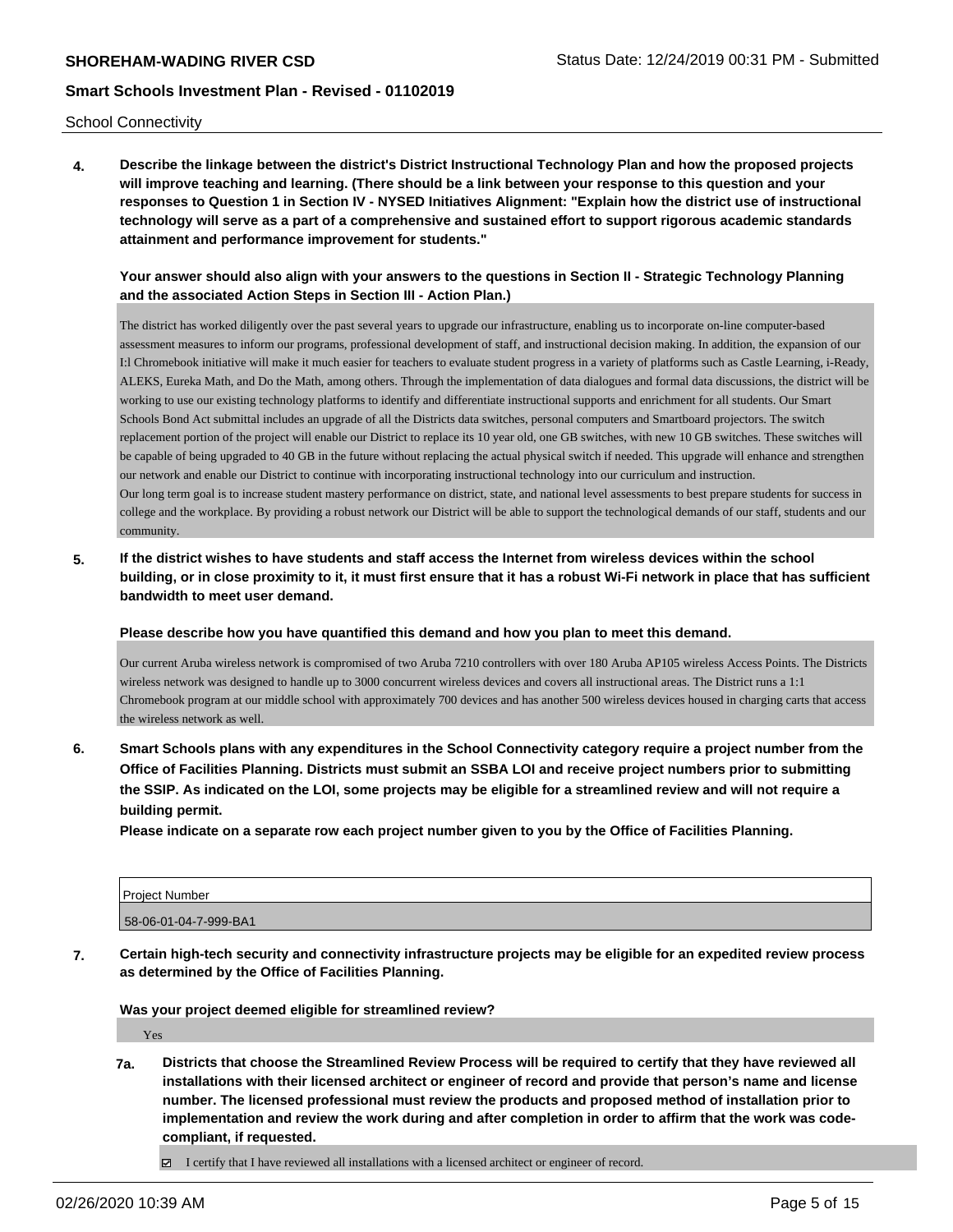School Connectivity

## **8. Include the name and license number of the architect or engineer of record.**

| Name                     | License Number |
|--------------------------|----------------|
| Frederick W. Seeba, P.E. | 68018          |

### **9. Public Expenditures – Loanable (Counts toward the nonpublic loan calculation)**

| Select the allowable expenditure type.<br>Repeat to add another item under each type. | <b>PUBLIC</b> Items to be<br>l Purchased | Quantity         | <b>ICost Per Item</b> | <b>Total Cost</b> |
|---------------------------------------------------------------------------------------|------------------------------------------|------------------|-----------------------|-------------------|
| (No Response)                                                                         | (No Response)                            | (No<br>Response) | (No<br>(Response)     | 0.00              |
|                                                                                       |                                          |                  | 0.00                  |                   |

# **10. Public Expenditures – Non-Loanable (Does not count toward nonpublic loan calculation)**

| Select the allowable expenditure<br>type.<br>Repeat to add another item under<br>each type. | <b>PUBLIC</b> Items to be purchased                             | Quantity       | Cost per Item | <b>Total Cost</b> |
|---------------------------------------------------------------------------------------------|-----------------------------------------------------------------|----------------|---------------|-------------------|
| <b>Professional Services</b>                                                                | <b>Architects Fees</b>                                          | 1              | 11,600.00     | 11,600.00         |
| <b>Network/Access Costs</b>                                                                 | Extreme ERS 3650GTS 48 port PoE<br><b>Switch</b>                | 60             | 2,350.00      | 141,000.00        |
| <b>Connections/Components</b>                                                               | Switch configuration and complete<br>installation               | 60             | 200.00        | 12,000.00         |
| <b>Network/Access Costs</b>                                                                 | APC Smart UPS SRT 3000RMXLA                                     | $\overline{4}$ | 2,500.00      | 10,000.00         |
| <b>Connections/Components</b>                                                               | ERS3600 Stacking Cable .5M                                      | 50             | 40.00         | 2,000.00          |
| <b>Connections/Components</b>                                                               | Extreme networks SFP Direct Attach<br>Cable 3M                  | 14             | 200.00        | 2,800.00          |
| <b>Network/Access Costs</b>                                                                 | Power Cords NEMA5-15                                            | 61             | 15.00         | 915.00            |
| <b>Connections/Components</b>                                                               | LC-LM OM 3M Fiber Line                                          | 74             | 9.00          | 666.00            |
| <b>Network/Access Costs</b>                                                                 | APC Smart UPS1500RM2U                                           | 15             | 750.00        | 11,250.00         |
| <b>Connections/Components</b>                                                               | Avaya 5 meter RJ-45 network Cables                              | 2,050          | 26.00         | 53,300.00         |
| <b>Network/Access Costs</b>                                                                 | <b>UPS</b> Integration                                          | 23             | 300.00        | 6,900.00          |
| <b>Network/Access Costs</b>                                                                 | Extreme SFP+LRM MMF 220M/300M<br>10 Gigabit Interface Converter | 76             | 730.00        | 55,480.00         |
| <b>Network/Access Costs</b>                                                                 | APC Smart UPS SRT96BP                                           | $\overline{4}$ | 1,300.00      | 5,200.00          |
| <b>Network/Access Costs</b>                                                                 | Extreme Networks NBD Hardware<br>Replacement                    | 60             | 40.00         | 2,400.00          |
| <b>Connections/Components</b>                                                               | ERS 3600 Stacking Cable 1.0 M                                   | 10             | 40.00         | 400.00            |
|                                                                                             |                                                                 | 2,562          | 20,100.00     | 315,911           |

# **11. Final 2014-15 BEDS Enrollment to calculate Nonpublic Sharing Requirement (no changes allowed.)**

|            | l Public Enrollment | Nonpublic Enrollment | <b>Total Enrollment</b> | Nonpublic Percentage |
|------------|---------------------|----------------------|-------------------------|----------------------|
| Enrollment | 2.407               |                      | 2.407.00                | 0.00                 |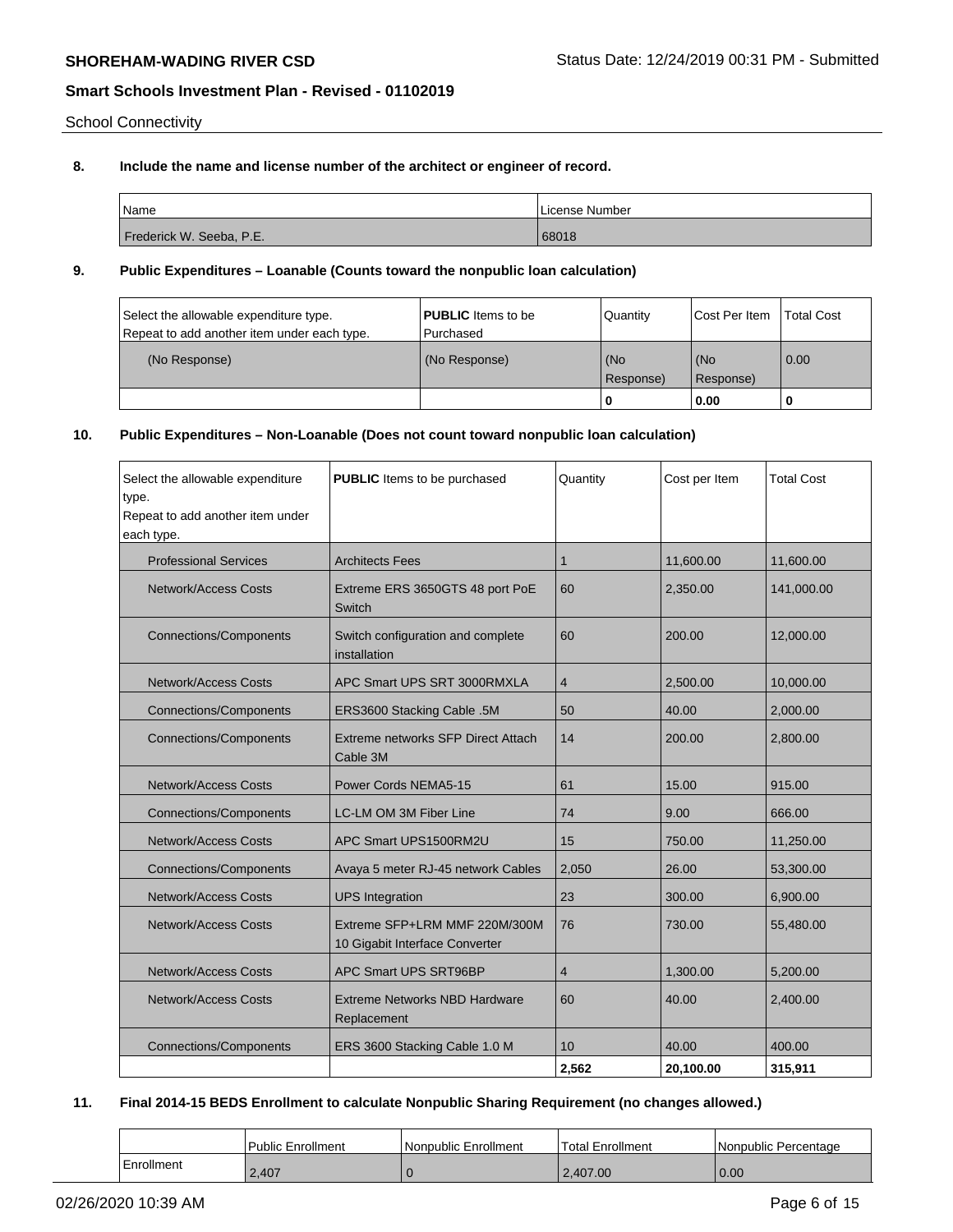School Connectivity

# **12. Total Public Budget - Loanable (Counts toward the nonpublic loan calculation)**

|                                               | Public Allocations | <b>Estimated Nonpublic Loan</b><br>Amount | Estimated Total Sub-Allocations |
|-----------------------------------------------|--------------------|-------------------------------------------|---------------------------------|
| Network/Access Costs                          | (No Response)      | 0.00                                      | 0.00                            |
| School Internal Connections and<br>Components | (No Response)      | 0.00                                      | 0.00                            |
| Other                                         | (No Response)      | 0.00                                      | 0.00                            |
| Totals:                                       | 0.00               |                                           |                                 |

### **13. Total Public Budget – Non-Loanable (Does not count toward the nonpublic loan calculation)**

|                                            | Sub-       |
|--------------------------------------------|------------|
|                                            | Allocation |
| Network/Access Costs                       | 233,145.00 |
| <b>Outside Plant Costs</b>                 | 0.00       |
| School Internal Connections and Components | 71,166.00  |
| Professional Services                      | 11,600.00  |
| Testing                                    | 0.00       |
| <b>Other Upfront Costs</b>                 | 0.00       |
| <b>Other Costs</b>                         | 0.00       |
| Totals:                                    | 315,911.00 |

# **14. School Connectivity Totals**

|                          | <b>Total Sub-Allocations</b> |
|--------------------------|------------------------------|
| Total Loanable Items     | 0.00                         |
| Total Non-Ioanable Items | 315,911.00                   |
| <b>Totals:</b>           | 315,911                      |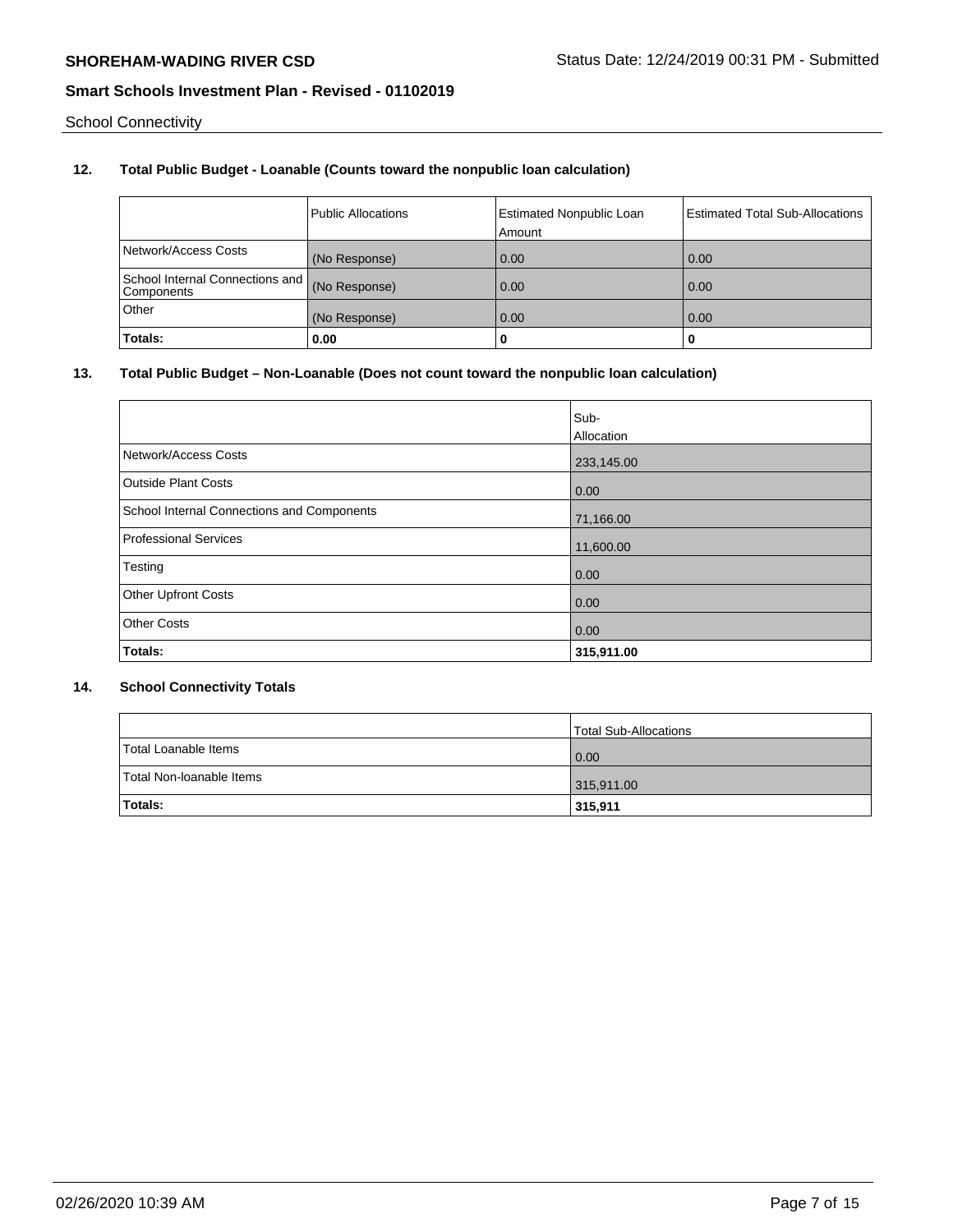Community Connectivity (Broadband and Wireless)

**1. Describe how you intend to use Smart Schools Bond Act funds for high-speed broadband and/or wireless connectivity projects in the community.**

(No Response)

**2. Please describe how the proposed project(s) will promote student achievement and increase student and/or staff access to the Internet in a manner that enhances student learning and/or instruction outside of the school day and/or school building.**

(No Response)

**3. Community connectivity projects must comply with all the necessary local building codes and regulations (building and related permits are not required prior to plan submission).**

 $\Box$  I certify that we will comply with all the necessary local building codes and regulations.

**4. Please describe the physical location of the proposed investment.**

(No Response)

**5. Please provide the initial list of partners participating in the Community Connectivity Broadband Project, along with their Federal Tax Identification (Employer Identification) number.**

| <b>Project Partners</b> | l Federal ID # |
|-------------------------|----------------|
| (No Response)           | (No Response)  |

**6. Please detail the type, quantity, per unit cost and total cost of the eligible items under each sub-category.**

| Select the allowable expenditure | Item to be purchased | Quantity      | Cost per Item | <b>Total Cost</b> |
|----------------------------------|----------------------|---------------|---------------|-------------------|
| type.                            |                      |               |               |                   |
| Repeat to add another item under |                      |               |               |                   |
| each type.                       |                      |               |               |                   |
| (No Response)                    | (No Response)        | (No Response) | (No Response) | 0.00              |
|                                  |                      | o             | 0.00          |                   |

**7. If you are submitting an allocation for Community Connectivity, complete this table.**

**Note that the calculated Total at the bottom of the table must equal the Total allocation for this category that you entered in the SSIP Overview overall budget.**

|                             | Sub-Allocation |
|-----------------------------|----------------|
| Network/Access Costs        | 0.00           |
| <b>Outside Plant Costs</b>  | 0.00           |
| <b>Tower Costs</b>          | 0.00           |
| Customer Premises Equipment | 0.00           |
| Professional Services       | 0.00           |
| Testing                     | 0.00           |
| <b>Other Upfront Costs</b>  | 0.00           |
| <b>Other Costs</b>          | 0.00           |
| Totals:                     | 0.00           |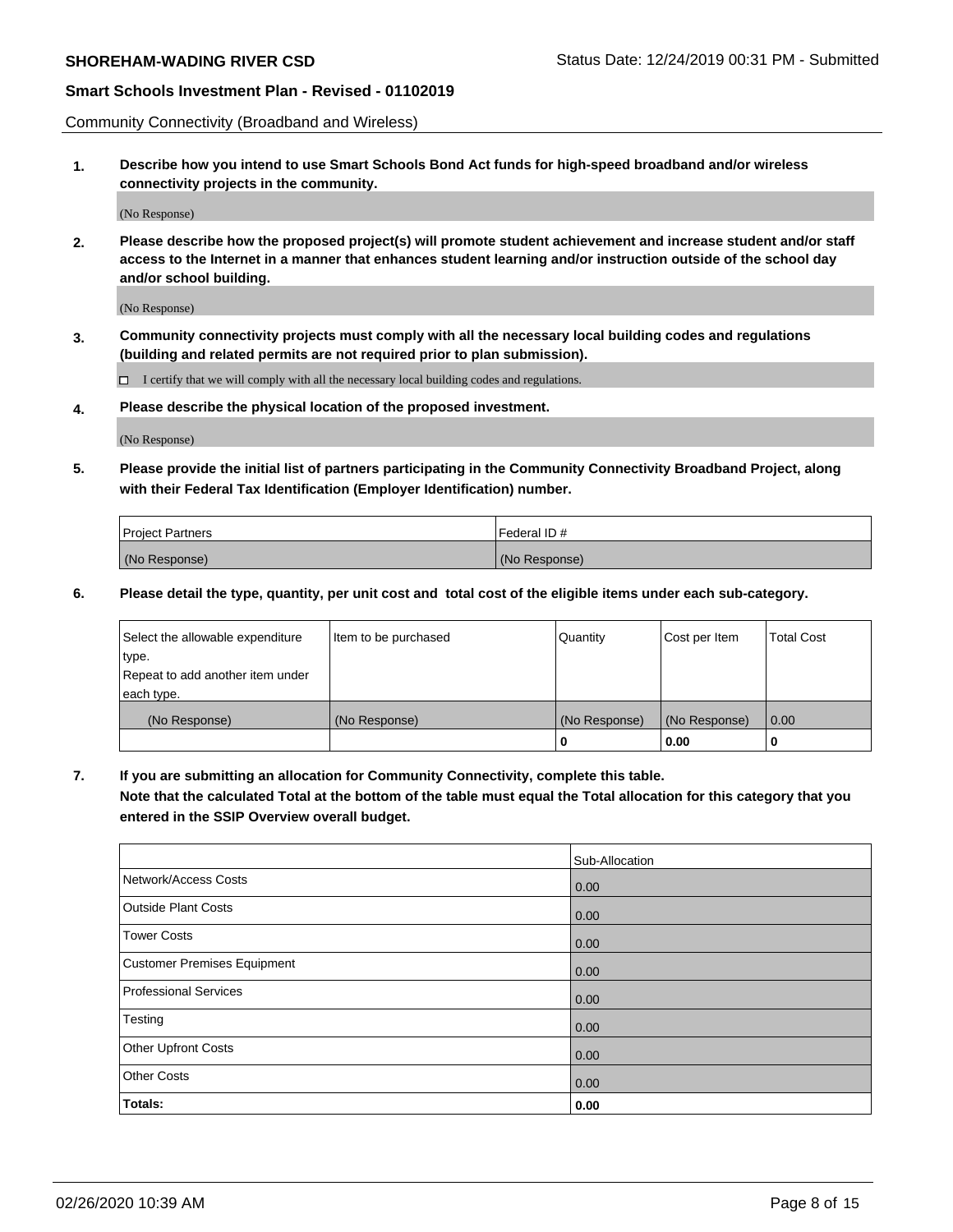#### Classroom Learning Technology

**1. In order for students and faculty to receive the maximum benefit from the technology made available under the Smart Schools Bond Act, their school buildings must possess sufficient connectivity infrastructure to ensure that devices can be used during the school day. Smart Schools Investment Plans must demonstrate that sufficient infrastructure that meets the Federal Communications Commission's 100 Mbps per 1,000 students standard currently exists in the buildings where new devices will be deployed, or is a planned use of a portion of Smart Schools Bond Act funds, or is under development through another funding source. Smart Schools Bond Act funds used for technology infrastructure or classroom technology investments must increase the number of school buildings that meet or exceed the minimum speed standard of 100 Mbps per 1,000 students and staff within 12 months. This standard may be met on either a contracted 24/7 firm service or a "burstable" capability. If the standard is met under the burstable criteria, it must be:**

**1. Specifically codified in a service contract with a provider, and**

**2. Guaranteed to be available to all students and devices as needed, particularly during periods of high demand, such as computer-based testing (CBT) periods.**

**Please describe how your district already meets or is planning to meet this standard within 12 months of plan submission.**

As of 01/10/2019 the District had 2265 students enrolled in its schools. Approximately two years ago the District increased its internet services with Lightpath to 300 Mb. This increase enabled the SWR School District to meet and exceed the minimum speed of 100 Mbps per 1000 students and staff. Additionally the District has recently secured services with LightTower for an additional 100Mbps.

- **1a. If a district believes that it will be impossible to meet this standard within 12 months, it may apply for a waiver of this requirement, as described on the Smart Schools website. The waiver must be filed and approved by SED prior to submitting this survey.**
	- By checking this box, you are certifying that the school district has an approved waiver of this requirement on file with the New York State Education Department.
- **2. Connectivity Speed Calculator (Required). If the district currently meets the required speed, enter "Currently Met" in the last box: Expected Date When Required Speed Will be Met.**

|                  | l Number of<br>Students | Required Speed<br>lin Mbps | Current Speed in Expected Speed<br><b>Mbps</b> | to be Attained   | Expected Date<br>When Reauired |
|------------------|-------------------------|----------------------------|------------------------------------------------|------------------|--------------------------------|
|                  |                         |                            |                                                | Within 12 Months | Speed Will be Met              |
| Calculated Speed | 2.265                   | 226.50                     | 300                                            | 300              | <b>Currently Met</b>           |

**3. If the district wishes to have students and staff access the Internet from wireless devices within the school building, or in close proximity to it, it must first ensure that it has a robust Wi-Fi network in place that has sufficient bandwidth to meet user demand.**

**Please describe how you have quantified this demand and how you plan to meet this demand.**

Our current Aruba wireless network is compromised of two Aruba 7210 controllers with over 180 Aruba AP105 wireless Access Points. The Districts wireless network was designed to handle up to 3000 concurrent wireless devices and covers all instructional areas. The District runs a 1:1 Chromebook program at our middle school with approximately 700 devices and has another 500 wireless devices housed in charging carts that access the wireless network as well.

**4. All New York State public school districts are required to complete and submit an Instructional Technology Plan survey to the New York State Education Department in compliance with Section 753 of the Education Law and per Part 100.12 of the Commissioner's Regulations.**

**Districts that include educational technology purchases as part of their Smart Schools Investment Plan must have a submitted and approved Instructional Technology Plan survey on file with the New York State Education Department.**

 $\boxtimes$  By checking this box, you are certifying that the school district has an approved Instructional Technology Plan survey on file with the New York State Education Department.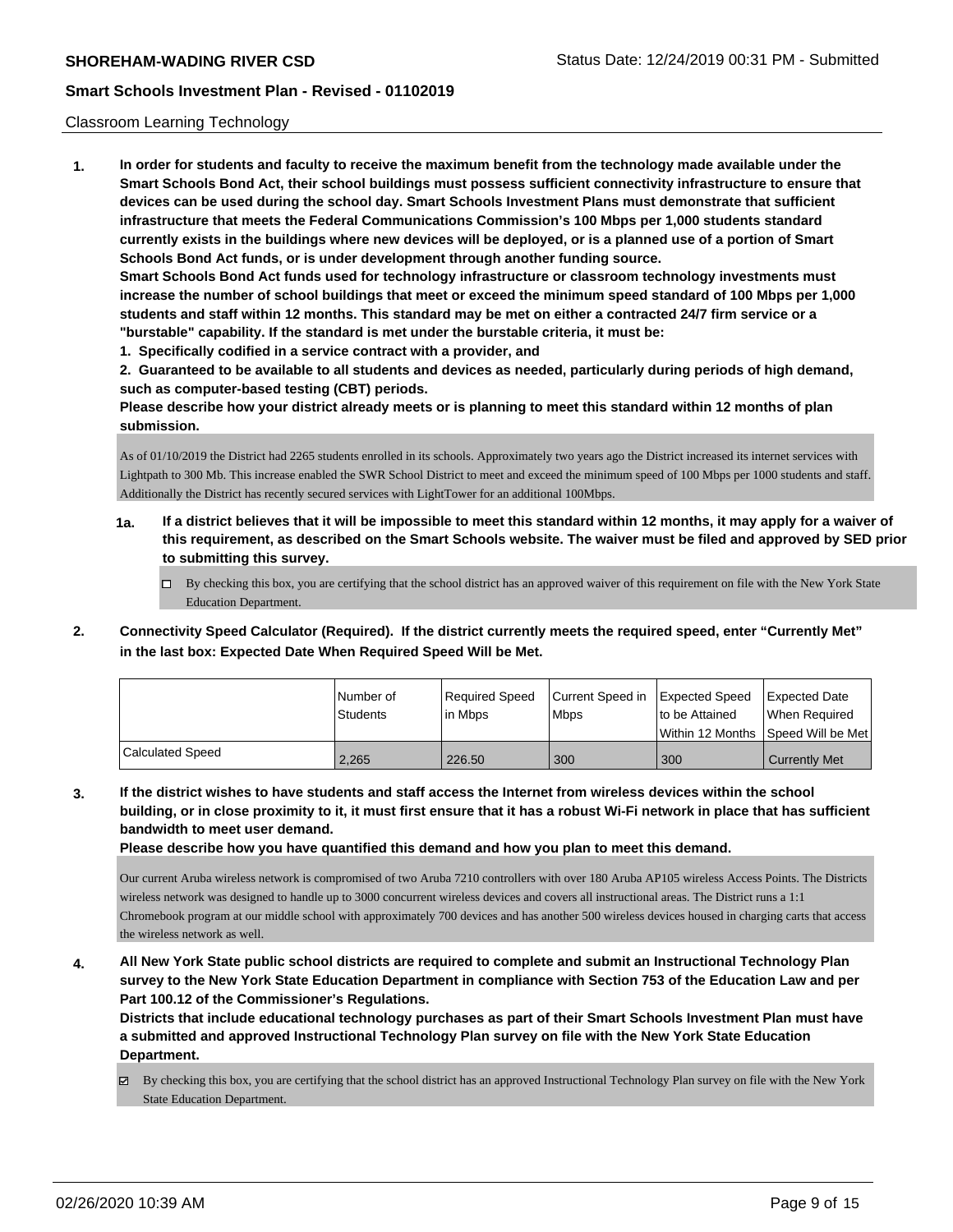### Classroom Learning Technology

# **5. Describe the devices you intend to purchase and their compatibility with existing or planned platforms or systems. Specifically address the adequacy of each facility's electrical, HVAC and other infrastructure necessary to install and support the operation of the planned technology.**

Our Districts proposed Classroom Learning Technology purchases consist of replacing every PC district-wide (450 in total) as well as replacing 120 classroom projectors. Our District currently has a Smartboard in every instructional area (170 total) and 70 of these were recently installed. The remaining 120 projectors are over 10 years old. We do not forsee any issues with our current facility that would hinder these replacements besides migrating from Windows 7 to windows 10.

### **6. Describe how the proposed technology purchases will:**

- **> enhance differentiated instruction;**
- **> expand student learning inside and outside the classroom;**
- **> benefit students with disabilities and English language learners; and**
- **> contribute to the reduction of other learning gaps that have been identified within the district.**

**The expectation is that districts will place a priority on addressing the needs of students who struggle to succeed in a rigorous curriculum. Responses in this section should specifically address this concern and align with the district's Instructional Technology Plan (in particular Question 2 of E. Curriculum and Instruction: "Does the district's instructional technology plan address the needs of students with disabilities to ensure equitable access to instruction, materials and assessments?" and Question 3 of the same section: "Does the district's instructional technology plan address the provision of assistive technology specifically for students with disabilities to ensure access to and participation in the general curriculum?")**

**In addition, describe how the district ensures equitable access to instruction, materials and assessments and participation in the general curriculum for both SWD and English Language Learners/Multilingual Learners (ELL/MLL) students.**

Through acquisition of adaptive instructional diagnostics and on-line instructional support associated with these diagnostics, students will have the ability to use the educational technology being purchased through the SSBA to complete individualized and targeted exercises in those standards and tasks where the greatest level of academic weakness exists. Access to this individualized on-line instructional support is available at all times and will therefore be able to expand student learning both inside and outside of the classroom. Access to these diagnostics will be available to all students, including those in our ENL and SWD subpopulations, and these products have Spanish translations available for those students needing such assistance. These resources, along with other similar products such as Capti-Voice, will provide direct support for students with identified learning gaps throughout the district.The incorporation of the Capti-Voice translation technology product will enable students with demonstrated reading deficits to receive content audibly, thereby increasing their ability to succeed with grade level content and experience an equitable learning environment. Students with disabilities will also have opportunities to work with adaptive on-line instructional tools such as i-Ready, ALEKS, Achieve 3000, and Do the Math that tailor and adjust the level of content to meet student's at their most appropriate level of readiness for developing their understanding and application of mathematics and literacy curriculum and standards. Through adaptive measures including, ALEKS, i-Ready, Do the Math, Achieve 3000, and Eureka Math online instructional support, student individual performance is assessed and differentiated pathways for supporting curricular understanding are presented through the increased access to technology that will result from use of Smart Schools Bond Act funding. Teachers will, with these tools in place, have greater flexibility to differentiate lesson and content delivery based on demonstrated understanding specific to each individual student. Data obtained from these adaptive measures are also used to regularly monitor and adjust instructional delivery to meet the learning needs of each student.

# **7. Where appropriate, describe how the proposed technology purchases will enhance ongoing communication with parents and other stakeholders and help the district facilitate technology-based regional partnerships, including distance learning and other efforts.**

The district continues to explore avenues for increasing communication with parents and other stakeholders in the district. As the result of the increased technology that the items contained in this plan would provide, we anticipate expansion of access to digital resources through the district's web site, Facebook page, and through access to G-Suite. The district is exploring the provision of G-mail accounts for students to expand access by students to district staff through the Google Classroom environment. The district is already working with community partners and local institutions of higher learning, along with nearby research facilities to provide distance learning options and opportunities for students. The technology expansion that would result from this SSBA plan will further support our students access to such opportunities.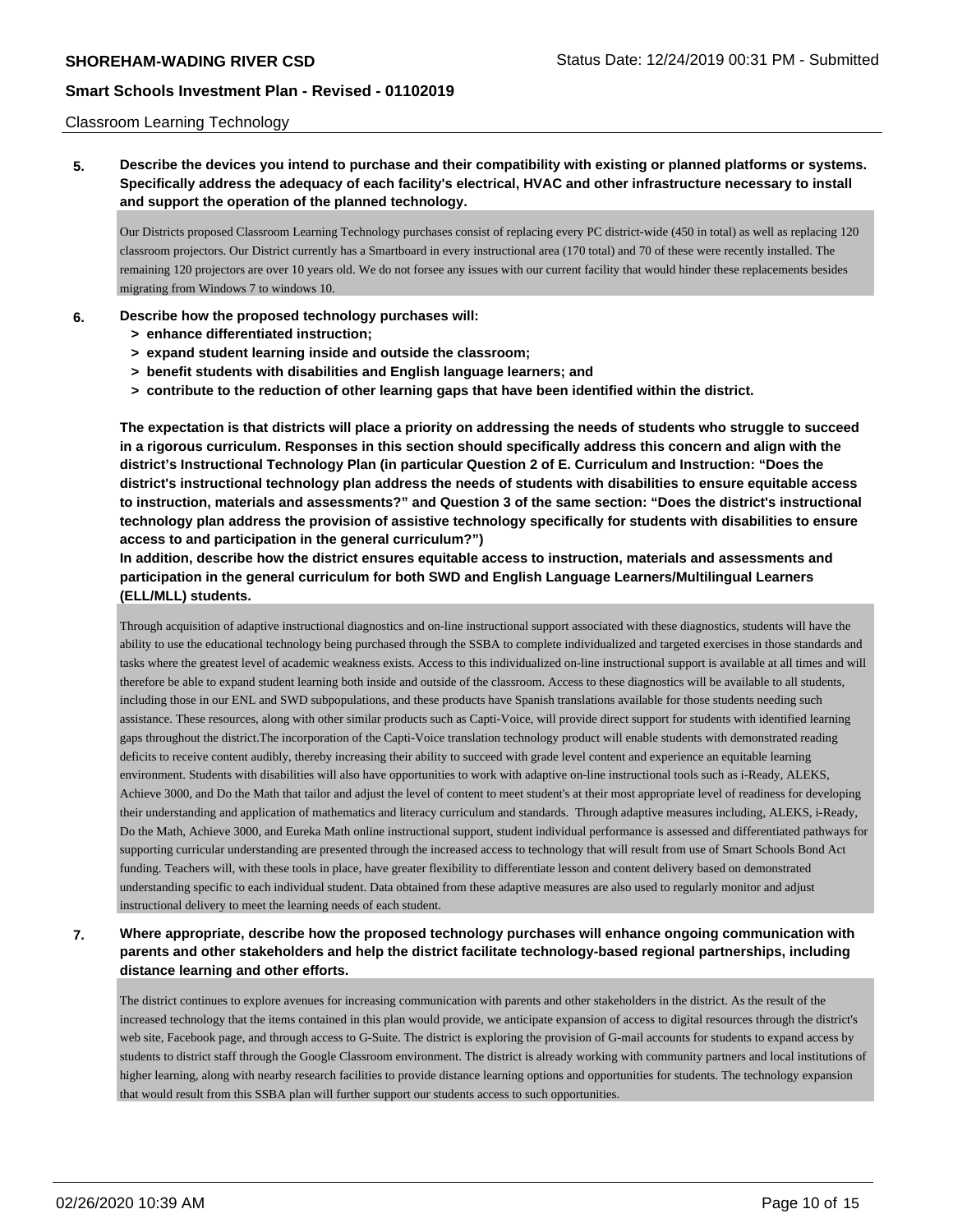#### Classroom Learning Technology

**8. Describe the district's plan to provide professional development to ensure that administrators, teachers and staff can employ the technology purchased to enhance instruction successfully.**

**Note: This response should be aligned and expanded upon in accordance with your district's response to Question 1 of F. Professional Development of your Instructional Technology Plan: "Please provide a summary of professional development offered to teachers and staff, for the time period covered by this plan, to support technology to enhance teaching and learning. Please include topics, audience and method of delivery within your summary."**

The district has a robust professional development structure in place to support staff use of instructional technology with students. This includes use of Model Schools staff developers provided by BOCES for trainings associated with use of the Google Suite platform in the classroom setting, in-district expertise to deliver turnkey training workshops and in-service courses on using on-line systems and interactive software products to drive differentiated student instruction, and regional and national vendor staff developers to assist staff with interpreting data and using adaptive assessment platforms to inform instructional decision making and delivery of individualized instructional pathways for students.

- **9. Districts must contact one of the SUNY/CUNY teacher preparation programs listed on the document on the left side of the page that supplies the largest number of the district's new teachers to request advice on innovative uses and best practices at the intersection of pedagogy and educational technology.**
	- By checking this box, you certify that you have contacted the SUNY/CUNY teacher preparation program that supplies the largest number of your new teachers to request advice on these issues.

#### **9a. Please enter the name of the SUNY or CUNY Institution that you contacted.**

Stony Brook University

**9b. Enter the primary Institution phone number.**

(631) 632-7303

**9c. Enter the name of the contact person with whom you consulted and/or will be collaborating with on innovative uses of technology and best practices.**

Dr. Kenneth J. Lindblom

**10. To ensure the sustainability of technology purchases made with Smart Schools funds, districts must demonstrate a long-term plan to maintain and replace technology purchases supported by Smart Schools Bond Act funds. This sustainability plan shall demonstrate a district's capacity to support recurring costs of use that are ineligible for Smart Schools Bond Act funding such as device maintenance, technical support, Internet and wireless fees, maintenance of hotspots, staff professional development, building maintenance and the replacement of incidental items. Further, such a sustainability plan shall include a long-term plan for the replacement of purchased devices and equipment at the end of their useful life with other funding sources.**

 $\boxtimes$  By checking this box, you certify that the district has a sustainability plan as described above.

**11. Districts must ensure that devices purchased with Smart Schools Bond funds will be distributed, prepared for use, maintained and supported appropriately. Districts must maintain detailed device inventories in accordance with generally accepted accounting principles.**

By checking this box, you certify that the district has a distribution and inventory management plan and system in place.

**12. Please detail the type, quantity, per unit cost and total cost of the eligible items under each sub-category.**

| Select the allowable expenditure | Iltem to be Purchased   | Quantity | Cost per Item | <b>Total Cost</b> |
|----------------------------------|-------------------------|----------|---------------|-------------------|
| type.                            |                         |          |               |                   |
| Repeat to add another item under |                         |          |               |                   |
| each type.                       |                         |          |               |                   |
| <b>Desktop Computers</b>         | Dell Optiplex 5060 PC   | 450      | 750.00        | 337,500.00        |
| <b>Other Costs</b>               | NEC M323X DLP Projector | 120      | 590.00        | 70,800.00         |
| <b>Desktop Computers</b>         | Dell USB Soundbar       | 450      | 30.00         | 13,500.00         |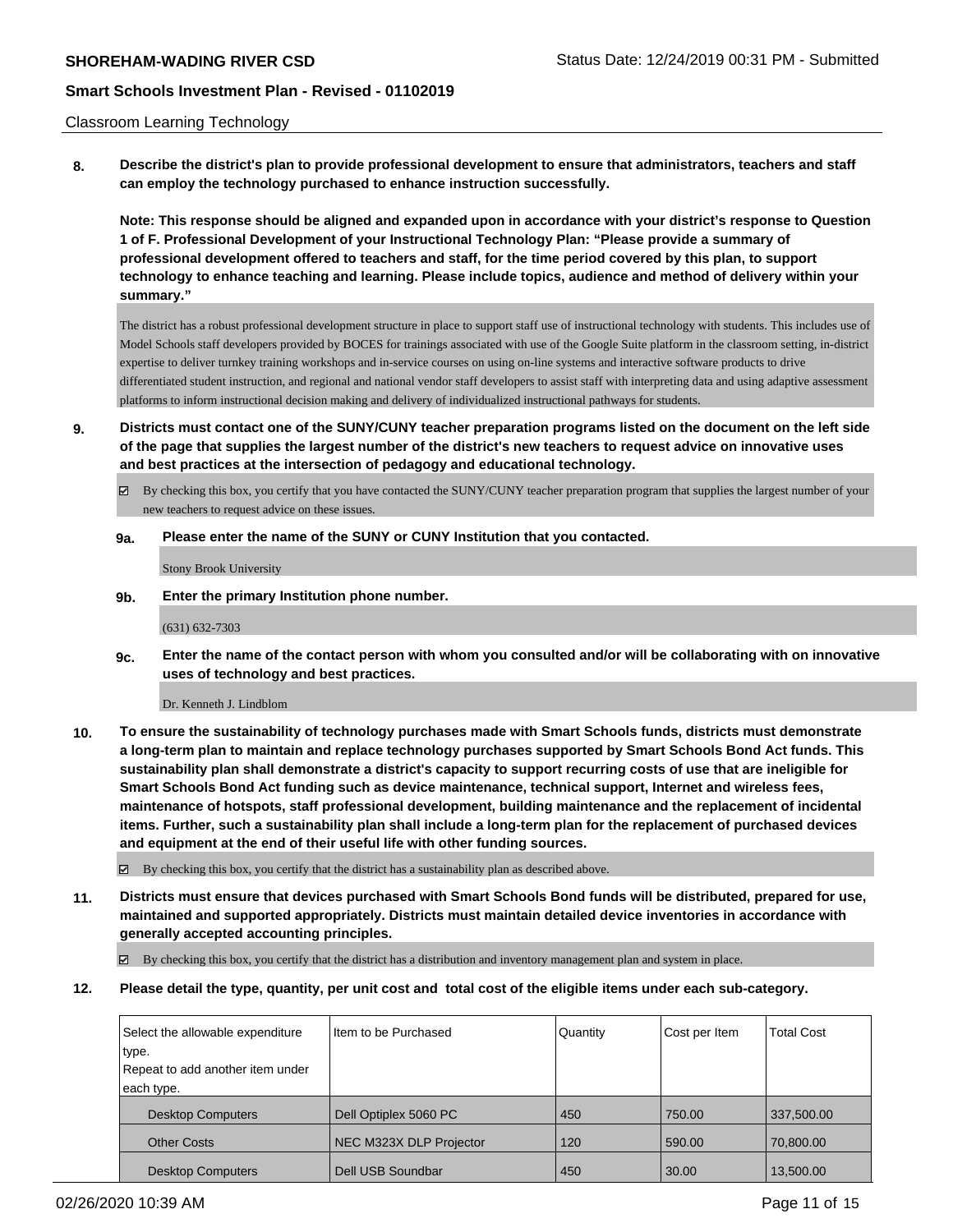# Classroom Learning Technology

| Select the allowable expenditure<br>type.<br>Repeat to add another item under<br>each type. | Item to be Purchased | Quantity | Cost per Item | <b>Total Cost</b> |
|---------------------------------------------------------------------------------------------|----------------------|----------|---------------|-------------------|
| <b>Desktop Computers</b>                                                                    | Dell 22              | 450      | 150.00        | 67,500.00         |
|                                                                                             |                      | 1,470    | 1,520.00      | 489,300           |

## **13. Final 2014-15 BEDS Enrollment to calculate Nonpublic Sharing Requirement (no changes allowed.)**

|            | <b>Public Enrollment</b> | Nonpublic Enrollment | <b>Total Enrollment</b> | Nonpublic<br>l Percentage |
|------------|--------------------------|----------------------|-------------------------|---------------------------|
| Enrollment | 2.407                    |                      | 2.407.00                | 0.00                      |

## **14. If you are submitting an allocation for Classroom Learning Technology complete this table.**

|                         | Public School Sub-Allocation | <b>Estimated Nonpublic Loan</b><br>Amount<br>(Based on Percentage Above) | <b>Estimated Total Public and</b><br>Nonpublic Sub-Allocation |
|-------------------------|------------------------------|--------------------------------------------------------------------------|---------------------------------------------------------------|
| Interactive Whiteboards | 0.00                         | 0.00                                                                     | 0.00                                                          |
| Computer Servers        | 0.00                         | 0.00                                                                     | 0.00                                                          |
| Desktop Computers       | 418,500.00                   | 0.00                                                                     | 418,500.00                                                    |
| Laptop Computers        | 0.00                         | 0.00                                                                     | 0.00                                                          |
| <b>Tablet Computers</b> | 0.00                         | 0.00                                                                     | 0.00                                                          |
| <b>Other Costs</b>      | 70,800.00                    | 0.00                                                                     | 70,800.00                                                     |
| Totals:                 | 489,300.00                   | 0                                                                        | 489,300                                                       |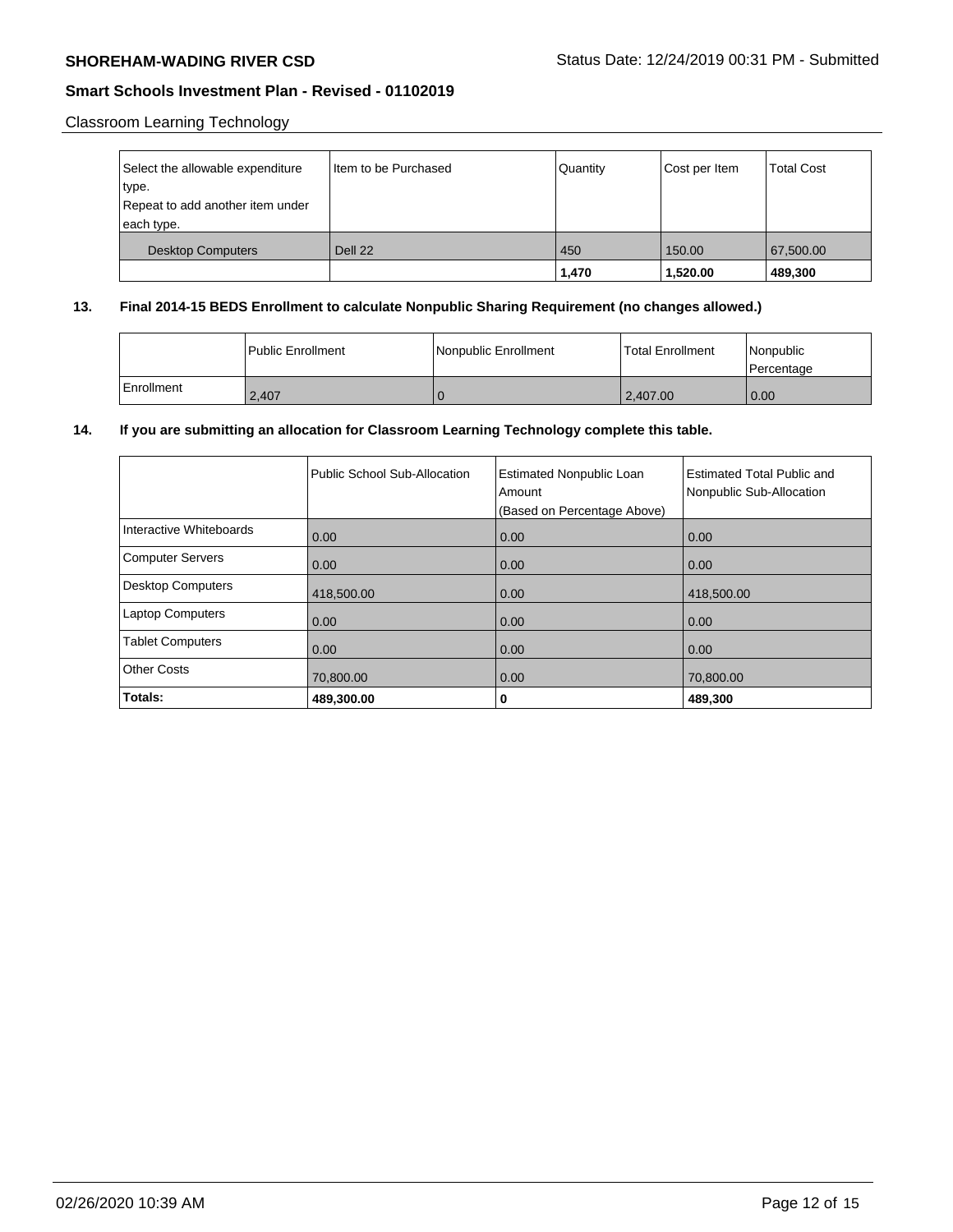### Pre-Kindergarten Classrooms

**1. Provide information regarding how and where the district is currently serving pre-kindergarten students and justify the need for additional space with enrollment projections over 3 years.**

(No Response)

- **2. Describe the district's plan to construct, enhance or modernize education facilities to accommodate prekindergarten programs. Such plans must include:**
	- **Specific descriptions of what the district intends to do to each space;**
	- **An affirmation that new pre-kindergarten classrooms will contain a minimum of 900 square feet per classroom;**
	- **The number of classrooms involved;**
	- **The approximate construction costs per classroom; and**
	- **Confirmation that the space is district-owned or has a long-term lease that exceeds the probable useful life of the improvements.**

(No Response)

**3. Smart Schools Bond Act funds may only be used for capital construction costs. Describe the type and amount of additional funds that will be required to support ineligible ongoing costs (e.g. instruction, supplies) associated with any additional pre-kindergarten classrooms that the district plans to add.**

(No Response)

**4. All plans and specifications for the erection, repair, enlargement or remodeling of school buildings in any public school district in the State must be reviewed and approved by the Commissioner. Districts that plan capital projects using their Smart Schools Bond Act funds will undergo a Preliminary Review Process by the Office of Facilities Planning.**

**Please indicate on a separate row each project number given to you by the Office of Facilities Planning.**

| Project Number |  |
|----------------|--|
| (No Response)  |  |
|                |  |

**5. Please detail the type, quantity, per unit cost and total cost of the eligible items under each sub-category.**

| Select the allowable expenditure | Item to be purchased | Quantity      | Cost per Item | <b>Total Cost</b> |
|----------------------------------|----------------------|---------------|---------------|-------------------|
| type.                            |                      |               |               |                   |
| Repeat to add another item under |                      |               |               |                   |
| each type.                       |                      |               |               |                   |
| (No Response)                    | (No Response)        | (No Response) | (No Response) | 0.00              |
|                                  |                      | U             | 0.00          |                   |

**6. If you have made an allocation for Pre-Kindergarten Classrooms, complete this table. Note that the calculated Total at the bottom of the table must equal the Total allocation for this category that you entered in the SSIP Overview overall budget.**

|                                          | Sub-Allocation |
|------------------------------------------|----------------|
| Construct Pre-K Classrooms               | (No Response)  |
| Enhance/Modernize Educational Facilities | (No Response)  |
| <b>Other Costs</b>                       | (No Response)  |
| Totals:                                  | 0.00           |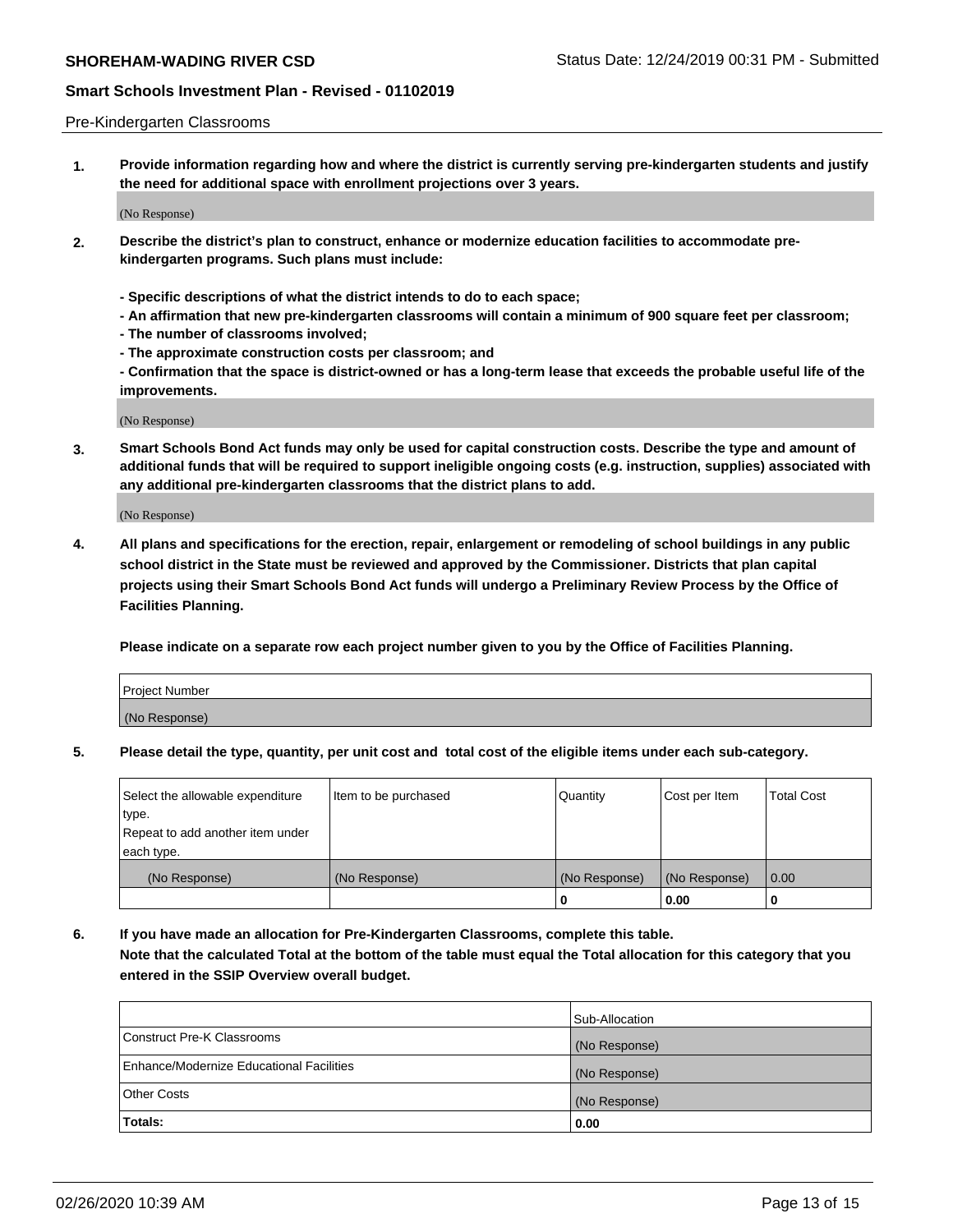Replace Transportable Classrooms

**1. Describe the district's plan to construct, enhance or modernize education facilities to provide high-quality instructional space by replacing transportable classrooms.**

(No Response)

**2. All plans and specifications for the erection, repair, enlargement or remodeling of school buildings in any public school district in the State must be reviewed and approved by the Commissioner. Districts that plan capital projects using their Smart Schools Bond Act funds will undergo a Preliminary Review Process by the Office of Facilities Planning.**

**Please indicate on a separate row each project number given to you by the Office of Facilities Planning.**

| Project Number |  |
|----------------|--|
|                |  |
|                |  |
|                |  |
| (No Response)  |  |
|                |  |
|                |  |

**3. For large projects that seek to blend Smart Schools Bond Act dollars with other funds, please note that Smart Schools Bond Act funds can be allocated on a pro rata basis depending on the number of new classrooms built that directly replace transportable classroom units.**

**If a district seeks to blend Smart Schools Bond Act dollars with other funds describe below what other funds are being used and what portion of the money will be Smart Schools Bond Act funds.**

(No Response)

**4. Please detail the type, quantity, per unit cost and total cost of the eligible items under each sub-category.**

| Select the allowable expenditure | Item to be purchased | Quantity      | Cost per Item | Total Cost |
|----------------------------------|----------------------|---------------|---------------|------------|
| ∣type.                           |                      |               |               |            |
| Repeat to add another item under |                      |               |               |            |
| each type.                       |                      |               |               |            |
| (No Response)                    | (No Response)        | (No Response) | (No Response) | 0.00       |
|                                  |                      | u             | 0.00          |            |

**5. If you have made an allocation for Replace Transportable Classrooms, complete this table. Note that the calculated Total at the bottom of the table must equal the Total allocation for this category that you entered in the SSIP Overview overall budget.**

|                                                | Sub-Allocation |
|------------------------------------------------|----------------|
| Construct New Instructional Space              | (No Response)  |
| Enhance/Modernize Existing Instructional Space | (No Response)  |
| Other Costs                                    | (No Response)  |
| Totals:                                        | 0.00           |